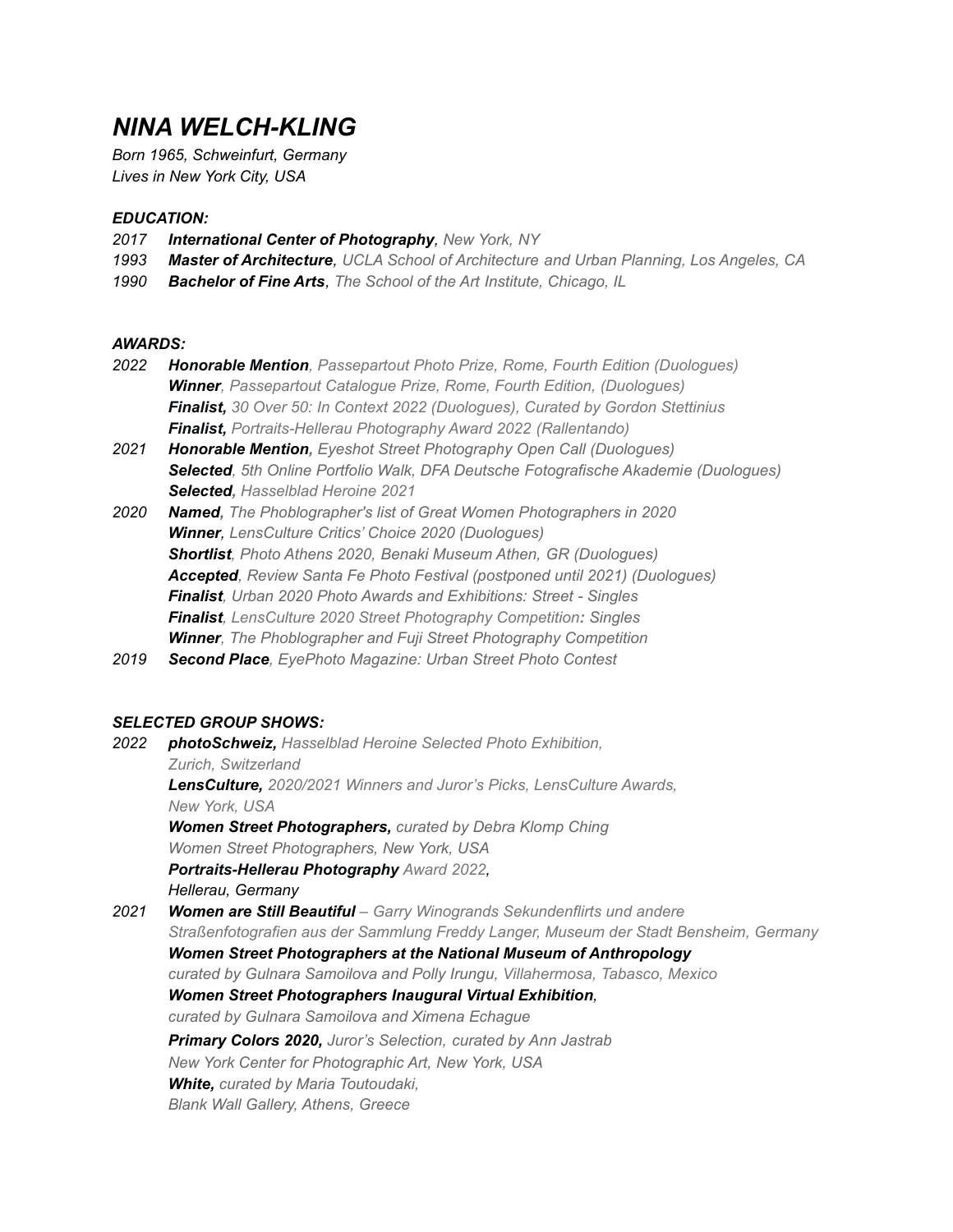*2020 85 Women Street Photographers, curated by Gulnara Samoilova Women Street Photographers, New York, USA Women Street [Photographers](https://www.indianphotofest.com/exhibitions?pgid=kgtgh6hi-9fa25de8-32e5-49cf-99c6-66115aaada39), curated by Gulnara Samoilova India Photo Fest, State Art Gallery, Hyderabad [#ICPconcerned](https://icpconcerned.icp.org/), Images for Global Crisis is a selection of photographs collected from the ICP Concerned #, curated by David Campany, International Center of Photography, New York, USA Women Street Photographers, curated by Gulnara Samoilova Kuala Lumpur Photography Festival Online, Kuala Lumpur, Malaysia Exposing Women In Street, By Unexposed Collective and Women in Street, (curated by Rebeca Wiltshire and Julia Coddington), HeadOn Photo Festival: Double Trouble, Sydney, Australia Winter & People, curated by Maria Toutoudaki Blank Wall Gallery, Athens, Greece 2019 75 Women Street Photographers, curated by Gulnara Samoilova Women Street Photographers, New York, USA Women Street Photographers, curated by Gulnara Samoilova, Brussels Street Photography Festival, Brussels, Belgium A talk with Essdras M. Suarez, Juan Jose Reyes, Moderated by Chris Suspect, Photo selected for "Finding the Extraordinary in the Ordinary," Xposure: Sharjah, UAE Women by Women, curated by Kat Kiernan The SE Center for Photography, Greenville, South Carolina Light exhibition, curated by Richard McCabe SE Center for Photography, Greenville, South Carolina*

### *SELECTED PUBLICATIONS:*

- *2022 [Streetphotography.com](https://streetphotography.com/illuminated-by-an-ascending-sun-the-exciting-street-photography-and-ideas-of-nina-welch-kling/): illuminated by an ascending Sun: The exciting street [Photography](https://streetphotography.com/illuminated-by-an-ascending-sun-the-exciting-street-photography-and-ideas-of-nina-welch-kling/) and exciting ideas of Nina Welch-Kling*
- *2021 [Kwerfeldein.com:](https://kwerfeldein.de/2021/07/16/nina-kling/) Interview with Katja Kemnitz: "Es geht um den richtigen Moment" Black & White Photography Magazine (UK) June issue 253 "American Connection" Musee Magazine: Incredible Women: [Hasselblad's](https://museemagazine.com/features/2021/5/10/incredible-women-hasselblads-heroines-of-2021) Heroines of 2021 British Journal of Photography: Women Street Women Street [Photographers:](https://www.1854.photography/2021/04/women-street-photographers-a-new-anthology-shines-a-light-on-womens-remarkable-contribution-to-a-male-dominated-art/) A new anthology shines a light on women's remarkable contribution to a [male-dominated](https://www.1854.photography/2021/04/women-street-photographers-a-new-anthology-shines-a-light-on-womens-remarkable-contribution-to-a-male-dominated-art/) art [Fotografisk](https://issuu.com/fotografisktidskrift/docs/f_1_2021_lowres) Tidskrift: #1/21, Instagram [Recommendation](https://issuu.com/fotografisktidskrift/docs/f_1_2021_lowres) The [Guardian](https://www.theguardian.com/artanddesign/2021/mar/23/female-street-photographers-on-their-art): Female street [photographers](https://www.theguardian.com/artanddesign/2021/mar/23/female-street-photographers-on-their-art) on their art [DazedDigital.com](https://www.dazeddigital.com/art-photography/article/52117/1/this-book-reveals-the-rich-radical-history-of-street-photography-by-women?fbclid=IwAR0p14mmvl4yHOoeZp_F4fqeYzBihqHA19vvEZYc9T1-wVrd1PDv78HvhKI): "This book reveals the rich, radical history of street [photography](https://www.dazeddigital.com/art-photography/article/52117/1/this-book-reveals-the-rich-radical-history-of-street-photography-by-women?fbclid=IwAR0p14mmvl4yHOoeZp_F4fqeYzBihqHA19vvEZYc9T1-wVrd1PDv78HvhKI) by women." 2020 The Edge of [Humanity](https://edgeofhumanity.com/2020/07/22/from-a-kaleidoscope-of-sights-and-sounds-to-darkness-and-silence-coronavirus-days-new-york-city/) Magazine: "Darker Days" Corona Virus Diary*
- *The [Guardian](https://www.theguardian.com/artanddesign/gallery/2020/jun/23/best-street-photography-in-pictures-lensculture-awards-2020): "Ordinary people become stars": the best street [photography](https://www.theguardian.com/artanddesign/gallery/2020/jun/23/best-street-photography-in-pictures-lensculture-awards-2020) – in pictures*
- *2019 Lens Magazine: Street Style, Fine Art Photography Magazine, October Issue #61 [@womeninstreet](https://medium.com/her-side-of-the-street/double-it-5838e7602a16): Online Gallery, curated by Casey Meshbesher, #DoubleIt [@womeninstreet](https://medium.com/her-side-of-the-street/inyourface-up-close-and-personal-3e6a2df1075a): Online Gallery, curated by Chloe Juno, #InYourFace Fisheye [Magazine:](https://www.fisheyemagazine.fr/rdv/instagram/la-selection-instagram-182/) Instagram Gallery ClickinMoms: "100 Female [Photographers](https://www.clickinmoms.com/blog/100-female-photographers-watch-2019/) to Watch"*